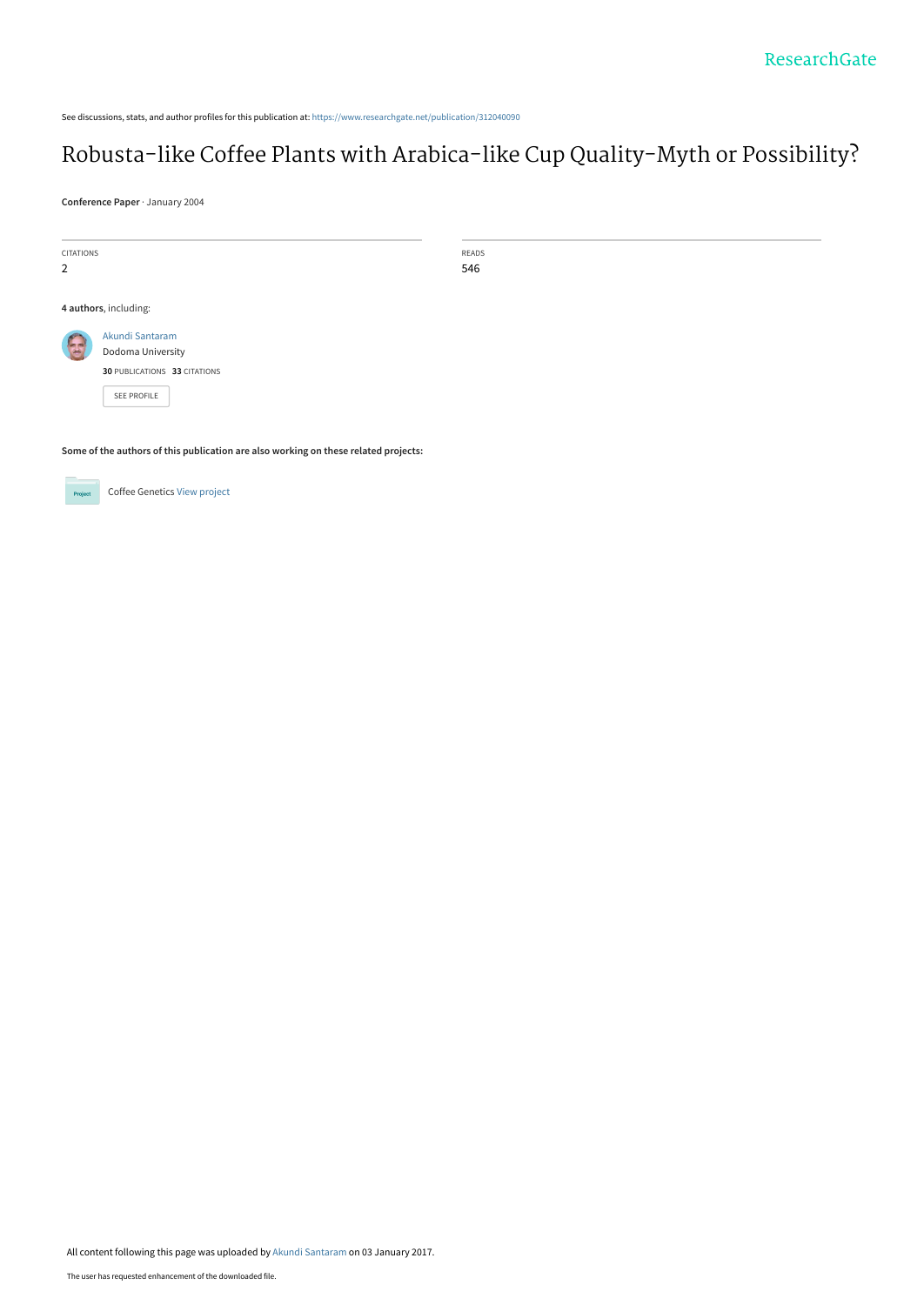## **Robusta-like Coffee Plants with Arabica-like Cup Quality- Myth or Possibility?**

## **C.S. SRINIVASAN<sup>1</sup> , A. KUMAR, V.S. AMARAVENMATHY, A. SANTARAM**

Central Coffee Research Institute, Coffee Research Station, Chikmagalur District, Karanataka 577 117, India <sup>1</sup>(Retired). E Mail: srinivasan\_cs@rediffmail.com

#### **SUMMARY**

Presently arabica coffee plantations suffer serious damage due to ravages of white stem borer (*Xylotrechus quadripes* Chev*.*) and leaf rust *(Hemileia vastatrix,* B.& Br.) resulting in substantial crop loss whereas robusta coffee is relatively less affected by both these pests. The breeding and release of C x R variety from CCRI, India is a step in developing coffee plants that look like robusta but with improved cup quality. In the present study, a natural triploid of C x R was crossed with Catimor arabica and the progeny segregated into 70% tetraploid C x R types and 30 % Catimor types with C x R types showing freedom from rust, self pollination upto 50 % and cup quality characterized by fair to good body, slight to fair acidity and light  $+$ flavor notes indicating taste nuances of both arabica and robusta.

#### **INTRODUCTION**

Robusta coffee is known for its general robustness with less susceptibility to leaf rust (*Hemileia vastatrix* B & Br.) and white stem borer (*Xylotrechus quadripes* Chev.), thick plump beans producing a strong, bitter brew lacking in aroma and acidity. Arabica coffee on the other hand is susceptible to the attack of leaf rust (to varying degree on different varieties) and white stem borer and produces thinner, broader beans yielding a thin brew with characteristic aroma and acidity. A question often asked by planters and researchers is whether it is possible to produce coffee plants that look like robusta with its natural resistance/ tolerance to leaf rust and white stem borer but with a cup quality similar to arabica. Breeding programs involving crossing of arabica with robusta initiated in several countries with this objective (Capot, 1977; Cramer, 1957; Monaco et al., 1974; Srinivasan and Vishveshwara, 1980) have not given desired success because of backcrossing with arabica which drives the hybrid more towards arabica making it susceptible to both the enemies.

The breeding and release of Congensis X robusta (C x R) hybrid from CCRI, India (Anonymous, 1998) which was earlier known as Congusta in Dutch East Indies (present Indonesia) (Cramer, 1957) is a step in developing coffee plants with robusta phenotype but with cup quality described as "one of sweetness and soft buttery notes- cup nuances which are indeed rare in the robusta strain" (Sunalini N. Menon, 2000). However the cup quality of C x R, although better than that of other robusta, is not nearer to arabica because it lacks acidity and flavor. Hence an effort was made to cross C x R with arabica, the result of which is reported in this article.

#### **MATERIAL AND METHODS**

C x R is a diploid with  $2n = 22$  chromosomes like robusta. It cannot be easily crossed with arabica which is a tetraploid with  $2n = 44$  chromosomes. Even if crossing is possible, the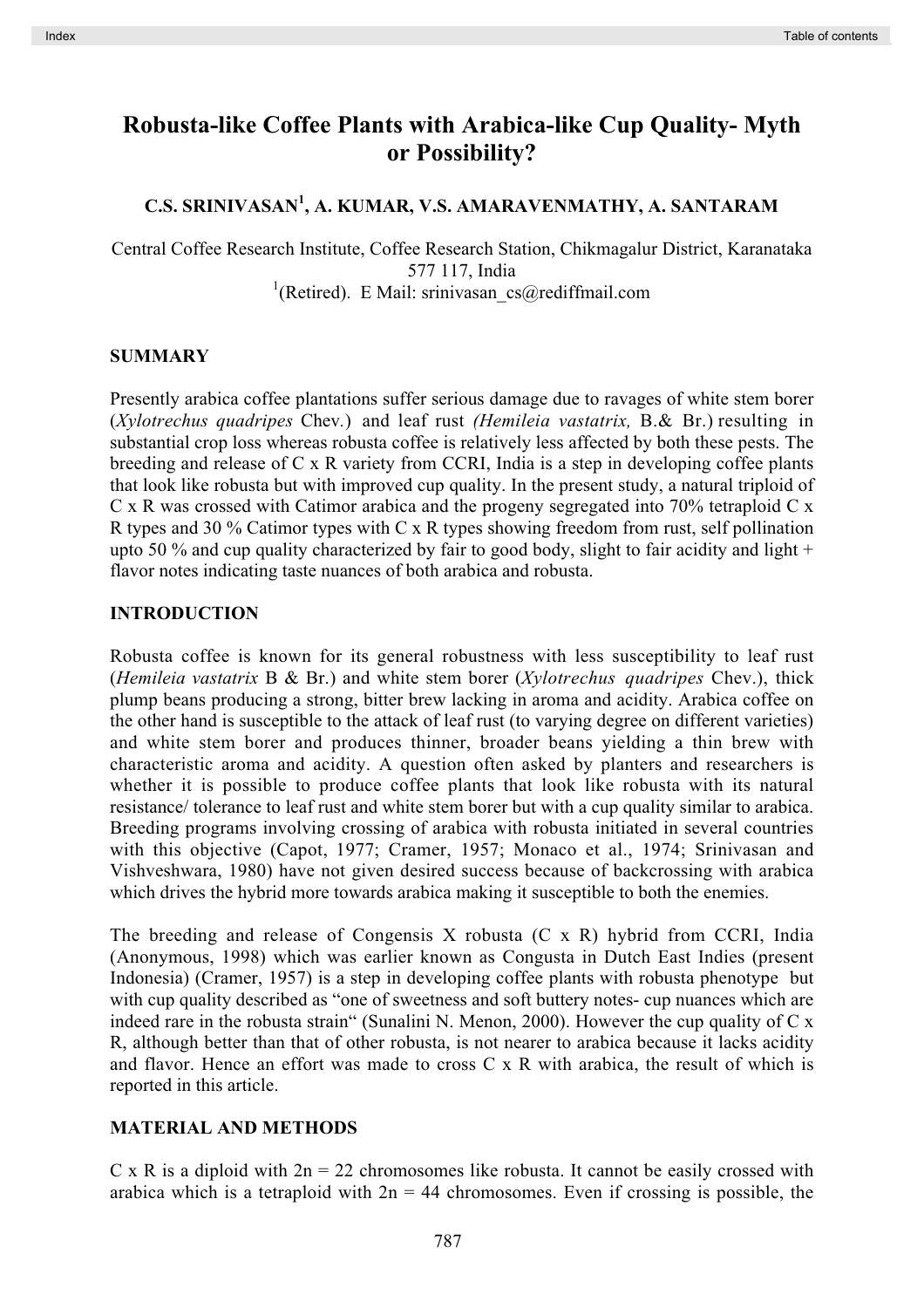resulting progeny will be triploid with  $2n = 33$  chromosomes and will be sterile yielding no seed. Sometimes shortcuts are possible in breeding if desirable plants are tailor made in nature. A weak looking plant with no fruit or seed set was identified in a plot of C x R at Coffee Demonstration Farm of the Coffee Board at Gonicoppal in south Coorg (Figure 1). Its chromosome number was checked and found to be a triploid with  $2n = 33$ . It was used in crossing with Catimor arabica. Fruit and seed set was observed only when it was used as pollen parent. Resulting progeny of 33 plants was planted at Coffee Research Sub-station of the Board at Chettalli in 1998. The progeny segregated into 22 CxR like plants and 11 Catimor like plants (Figure 2  $\&$  3). CxR types however appeared like tetraploids with thicker and broader leaves. Chromosome number confirmed their tetraploid  $(2n = 44)$  status. Flowering was observed in 2001. During 2002 all the plants were selfed by watering and bagging before general blossom. Percentage fruit and seed set, out-turn (fruit to clean coffee), grade percentage and cup quality were assessed during 2002 and 2003. Next generation was established at 4 farms of the Board.



**Figure 1. Natural Triploid of C x R.**



**Figure 2. Catimor Plant.**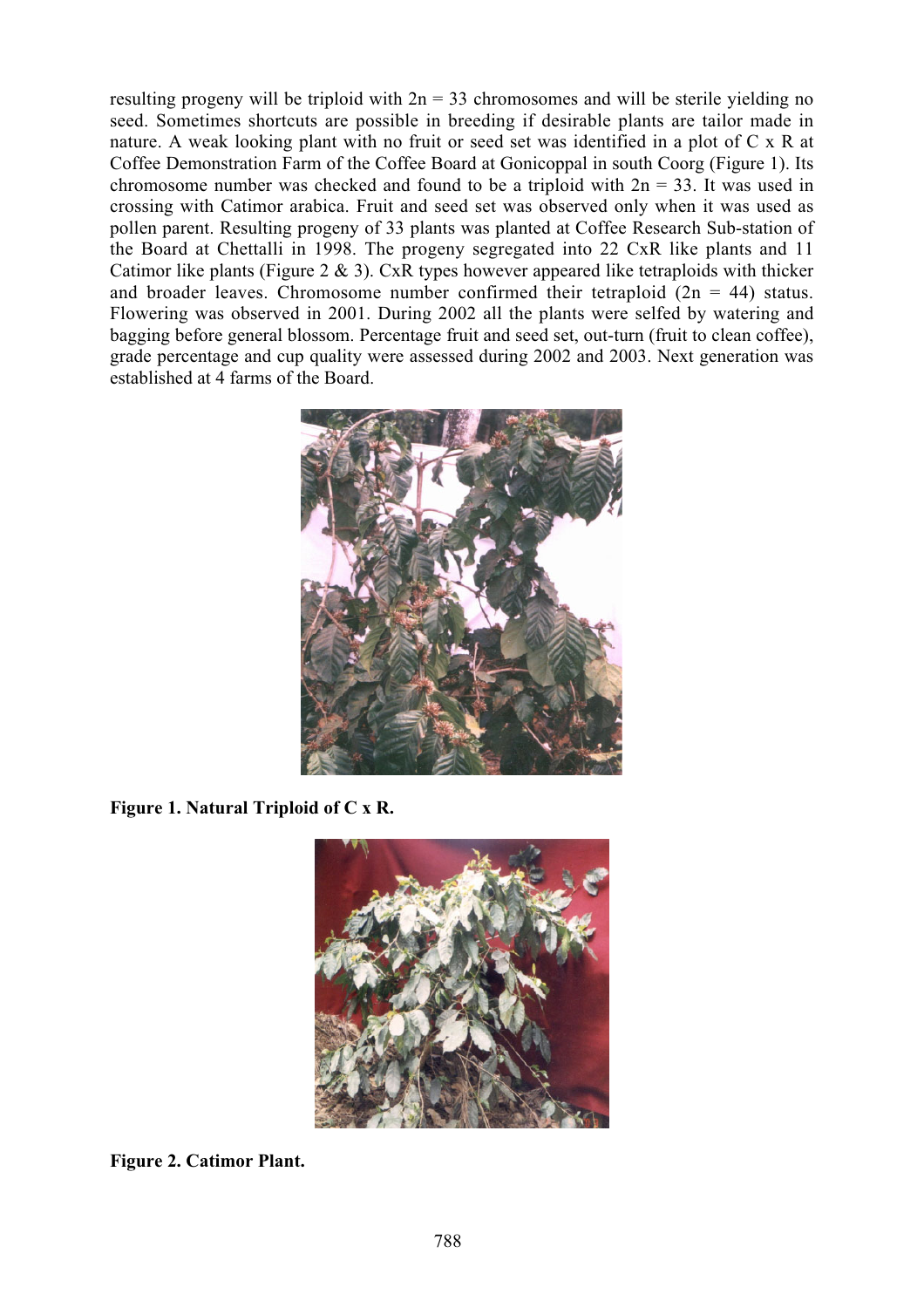

## Figure 3. F<sub>1</sub> of Catimor x Triploid C x R.

## **RESULTS AND DISCUSSION**

Progeny showed fruit set under self-pollination ranging from 2.8 to 51.2% in CxR types and from 21.1 to 77.4% in Catimor types. Percentage of floats was 13.8 % in CxR types and 10% in Catimor types (Table 1). Out-turn ratio (fruit to clean coffee) was 7.5:1 in CxR types and 5.5:1 in Catimor types. Clean coffee grade percentages showed 27.2% peaberry and 46.6% 'A' grade beans (retained on 6.65 mm screen) in CxR types. The combined percentage of 'A' and 'B' (retained on 6.0 mm screen) grade beans was 59.1%. This grade profile was similar to that of standard CxR with normal bold beans and superior to that of ordinary robusta. All the CxR type plants were free from rust.

| Description            | Fruits | Floats | Wet Parchment   Dry Parchment   Clean coffee |      |      | Out turn |
|------------------------|--------|--------|----------------------------------------------|------|------|----------|
|                        | (Kg)   | $\%$   | (Kg)                                         | (Kg) | (Kg) | ratio    |
| Arabica-like<br>plants | 10     | 10     | 3.85                                         | 2.05 | 1.80 | 5.5:1    |
| Robusta-like<br>plants | 12     | 13.8   | 3.50                                         | 1.80 | 1.60 | 7.5:1    |

| Table 1. Out-turn (Fruit to clean coffee) in Catimor $x$ (CxR). |
|-----------------------------------------------------------------|
|-----------------------------------------------------------------|

| Description            | Peaberry % | $A$ " grade % | $\cdot$ B' grade % | $^{\circ}$ C' grade % | Blacks, bits &<br>browns $\%$ |
|------------------------|------------|---------------|--------------------|-----------------------|-------------------------------|
| Arabica-like<br>plants | 9.1        | 69.9          | 12.5               | 6.8                   |                               |
| Robusta-like<br>plants | 27.2       | 46.6          | 12.5               | 5.7                   | 8.0                           |

**Table 2. Clean coffee grade percentages.**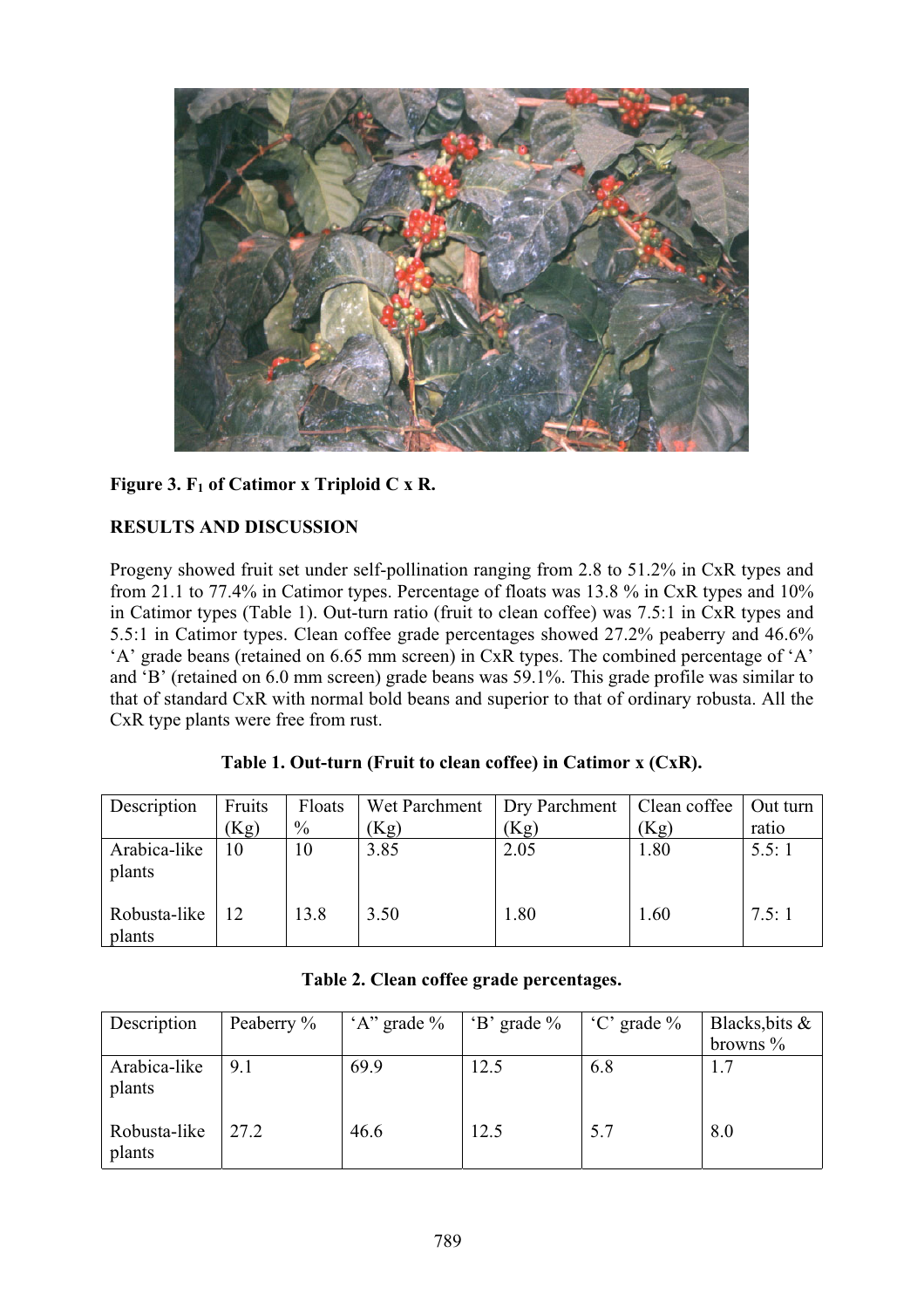Cup quality analysis revealed 'Fair to good body; a neutral, fairly soft and smooth cup with hints of slight to fair acidity and flavor indicating taste nuances of both arabica and robusta' (Table 3).

| Year | Lab.         | Raw                                     | Roast                                                                                                                                                                      | Cup                                                                                                                                                                       |
|------|--------------|-----------------------------------------|----------------------------------------------------------------------------------------------------------------------------------------------------------------------------|---------------------------------------------------------------------------------------------------------------------------------------------------------------------------|
| 2002 | Private Lab. | Medium to<br>small. Oval.               | Fairly even roast.<br>Fair swelling. Sl.<br>dull.Many open<br>centers. Fairly even<br>surface. Small % of<br>chaff adhering.                                               | Fair body. Fair+ to<br>good acidity. Light+<br>flavor notes. Clean.<br>Aftertaste is one of<br>acidity. FAQ to<br>Sl.above FAQ.                                           |
| 2002 | Board's Lab. |                                         |                                                                                                                                                                            | Good Body, Sl. acidity<br>Fairly Soft<br><b>Fairly Neutral</b>                                                                                                            |
| 2003 | Private lab. | Greyish with a<br>hint of brown         | Fairly even roast.<br>Good swelling.<br>Slightly dull. Hint of<br>shine. Many with<br>open centers. Fairly<br>smooth surface. Fair<br>% of chaff adhering<br>to the beans. | Fair+ to good.<br>Neutral. Fairly soft &<br>smooth. Clean. Hint<br>of bitterness. Presence<br>of acidic notes. A<br>neutral, Fairly soft &<br>smooth<br>Cup. Rating: Good |
| 2003 | Board's Lab. | Greenish grey.<br>Oval oblong<br>beans. | Even roast, medium-<br>good swelling.                                                                                                                                      | Medium to good<br>body. Fair acidity.<br>Slight flavor. Rating:<br>FAQ+(Beans appear<br>like robusta but tastes<br>like arabica)                                          |

**Table 3. Quality assessment of bean samples from Catimor x (CxR).**

Segregation of open pollinated progeny from CxR types in the next generation of 2 years old plants has shown a proportion of 70% CxR types and 30% Catimor types out of a population of 346 plants which is similar to that of parental population. Pattern of segregation in the selfed progeny needs to be studied.

The above results have given an indication that it should be possible to evolve a population of coffee plants that phenotypically resemble robusta but with seed quality that has a mix of arabica and robusta.

## **ACKNOWLEDGEMENT**

The authors wish to thank Mrs. Sunalini N. Menon, Chief Executive of Coffee Lab (India) Private Ltd., Bangalore and Dr. K.Basavaraj, Deputy Director (Quality Control), Coffee Board, Bangalore for a critical appraisal of the cup quality of the material involved in this study.